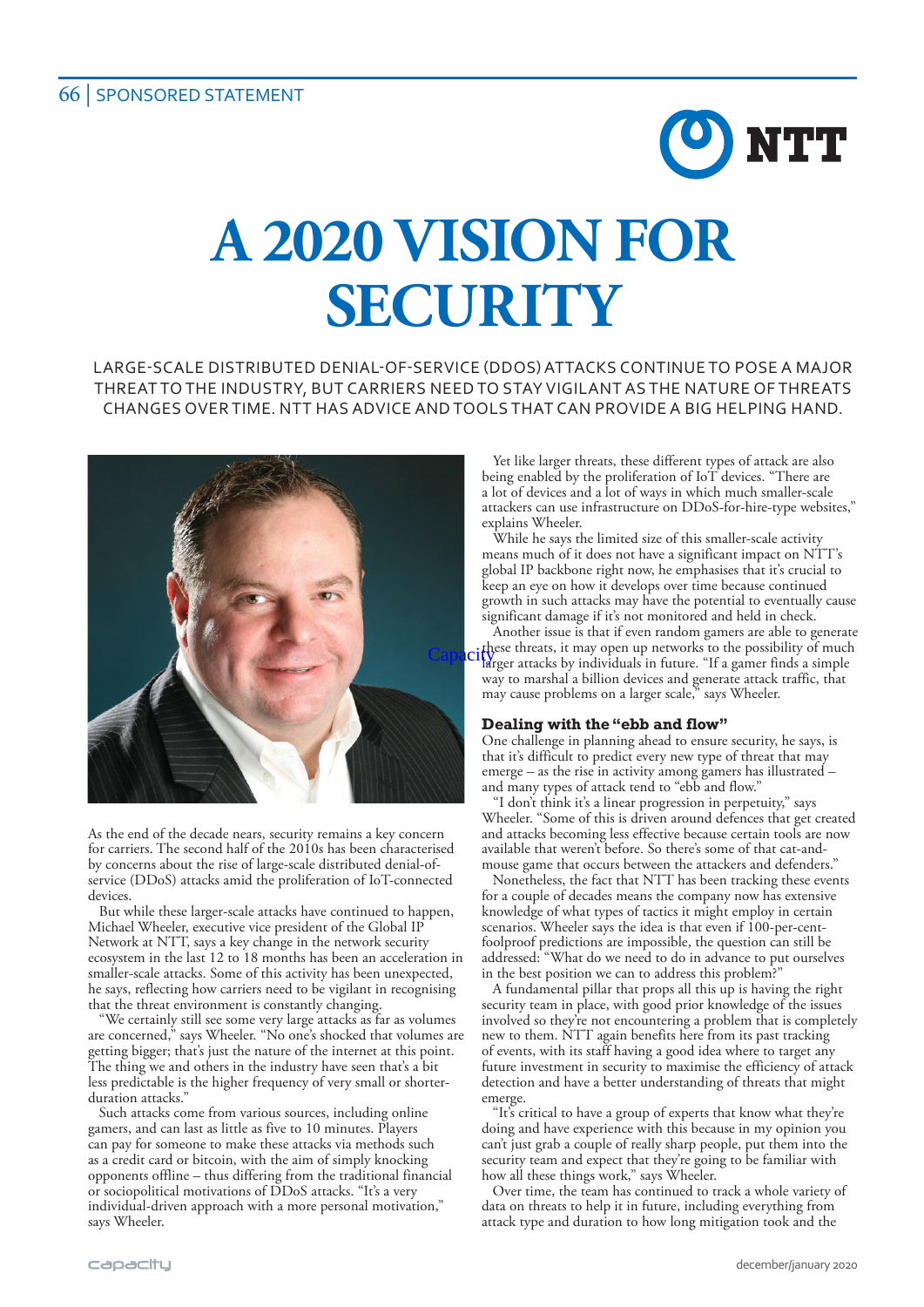

size of attacks. Customers get round-the-clock access to highly trained engineers at the company's Network Operations Center and detection is additionally aided by the wide span of NTT's Global IP Network, which means staff gain a broad view of potential threats.

#### **Auto-mitigation**

Yet though human intervention is critical, NTT has also developed automated tools in-house for proactive threat detection and mitigation that provide robust protection on top.

Among NTT's tools, it is now a year since the company extended its line-up of DDoS Protection Services (DPS) with the addition of its DPS Max offering, providing an even higher level of security than the existing DPS Control, Core and Detect services (see box: NTT's DDoS Protection Services). Wheeler says this has already proved popular among customers, with many newly buying it or migrating to the service from other products.

While including the features of NTT's DPS Core and Detect services, DPS Max's key additional proposition lies in these automatic mitigation capabilities, which are initiated upon the detection of customer-defined attack thresholds. Customers to the service can also request or self-initiate mitigations using a DPS Portal available to them.

In addition, NTT offers "blackholing" services, which can be used to automatically discard all traffic to a certain network or drop traffic from certain geographical locations when a customer is under a large-scale DDoS attack. Wheeler says that even though this blackholing, which is either full or selective, is a more basic approach to mitigation, it allows the customer's network to "catch its breath" while a security team homes in for prevention on a broader level.

"I wouldn't say it's got harder to manage security issues, but it certainly hasn't slowed down," says Wheeler. He adds that threats such as multi-vector and so called "carpet-bombing" attacks can pose more complex problems through combining a variety of attack types or targets, but these haven't necessarily seen a huge rise in volumes.

From a customer perspective, as the complexity of attacks grows, he recommends that companies and organisations have a multi-strategy approach to mitigation – with a combination of selective blackholing, the use of filters to block some applications, and some third-party mitigation for more "intelligent" attacks most likely the best protection.

#### **Collaboration key**

Ultimately, says Wheeler, it will take a variety of tools and approaches to continue dealing with threats into the future, but a collective effort from global carriers working together to address industry-wide threats is also key – citing joint initiatives such as

RIPE and the Global Leaders' Forum (GLF), of which he is a member.

The GLF's introduction last year of a platform for carriers to share security experiences is now really bearing fruit, he says, with players in the group also unveiling a blockchain initiative earlier this year that should help further improve security.

NTT and other global carriers also learn from situations requiring interactions between operators as bad traffic passes from one network to another, adds Wheeler. "Those realtime interactions can also be very valuable with regard to understanding what's going on and how best to counteract it," he says.

And this need for keen-eyed vigilance is set to continue for the Capactify this need for keen-eyed vigilance is set to continue for the<br>Capactify the future. "With all the IoT-enabled devices out there, the reality is that the potential for attacks gets bigger and bigger every day, and that forces us to consider how we address these issues and get better at it," says Wheeler.

We're certainly a big proponent of collaborating within the industry and trying to have our teams interact with other folks… There's a long journey ahead, and it's better to be able to do that collaboratively versus independently in a vacuum."

## **NTT's DDoS Protection Services (DPS)**

NTT offers its Global IP Network customers four levels of defence under its DDoS Protection Services (DPS) portfolio, since adding its highest-level DPS Max service last year to its existing Control, Core and Detect offerings.

DPS Control offers an entry-level service for customers that do not require full mitigation assistance, with the ability for clients to block a network from certain types of traffic that they define.

DPS Core is the first level of service for those that want full support for DDoS mitigation and is supported by NTT's Network Security Team – the same team responsible for keeping the company's Global IP Network safe.

DPS Detect adds services such as detection capabilities to help notify customers of potential attacks and clientinitiated mitigation via the DPS Portal. It also allows customers to review their detection and mitigation history, and request configuration changes.

Finally, DPS Max provides the highest level of protection, adding automatic mitigation capabilities on top of these other services – with these mitigations based on customerdefined thresholds.